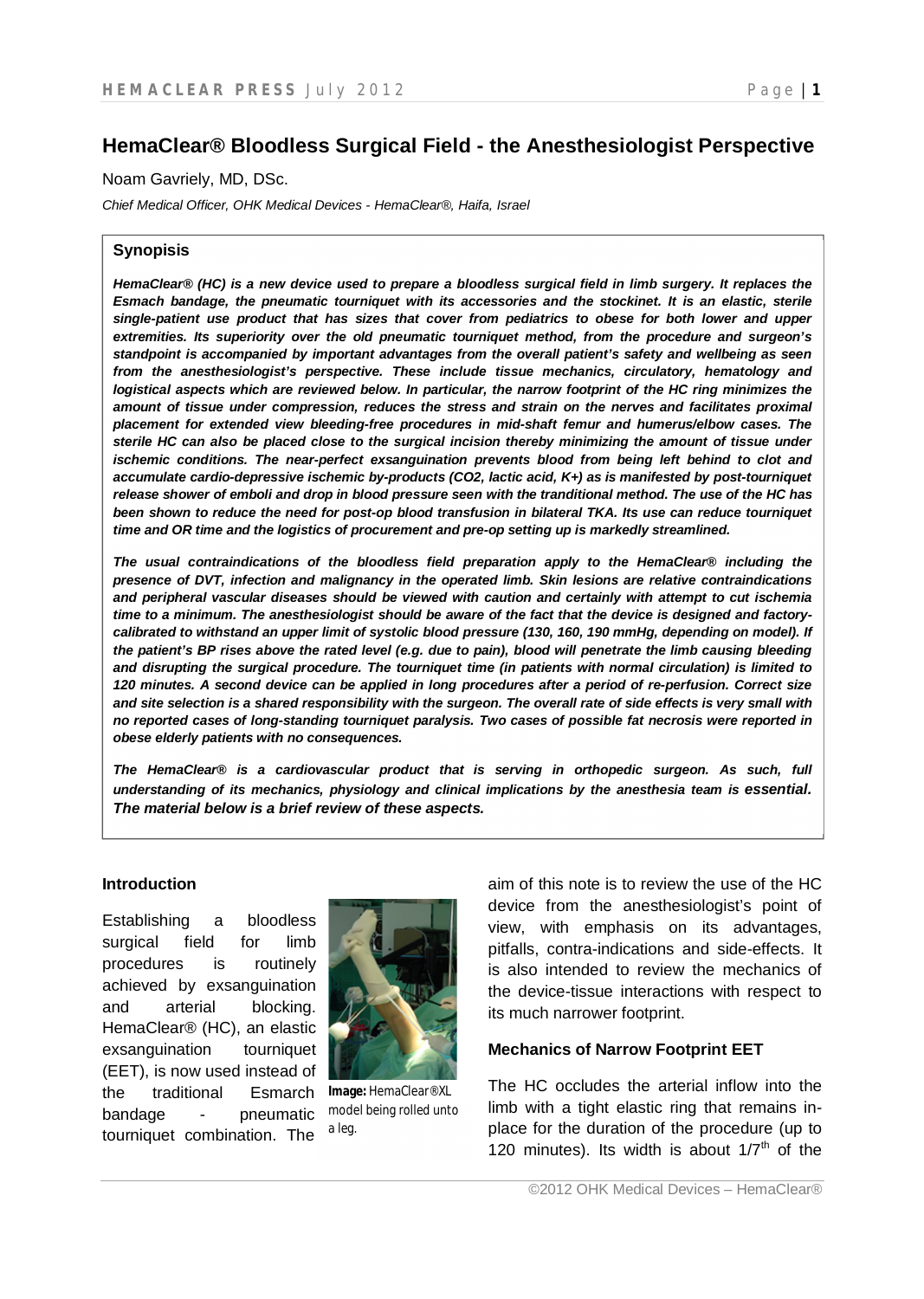regular pneumatic tourniquet. When circumferential pressure is applied to the surface of the thigh or an arm, the pressure propagates inward to the center of the limb. To block arterial flow, it is necessary (and sufficient) to exert just enough pressure outside the artery to overcome the peak systolic blood pressure of the patient. When using the traditional wide pneumatic cuff, the same pressure generated in the cuff is uniformly distributed throughout the diameter of the limb and over nearly the entire width of the cuff (Figure 1a). As such, a cylinder of tissue with a volume that is equal the cross section area of the limb (e.g. for a thigh,  $A =$ Pi \*  $r^2 = 3.14$  \* 100 = 314 cm<sup>2</sup>) multiplied by the cuff's width (e.g. for 12 cm wide tourniquet, about 3.5 liters of tissue) is under significant compression for the duration of the procedure.



**Figure 1:** The images show the tissue pressure (stress) and motion (strain) when circumferential constricting force is applied to a limb. The pressure fields in 1a (top) and 1b (middle) are demonstrating by color coding the axial (along the limb) and radial (across the limb) gradients on a half cross section. Note that with the wide tourniquets (Length/Radius ratio: L/R=3.0 and 2.0) the pressure is uniformly high across the entire limb, but as the L/R gets smaller (right most panel in 1a and in 1b the tissue pressure dissipates quickly and is smaller than right beneath the device. Figure 1c (bottom) shows with arrows the axial migration of tissue elements as cause by a wide tourniquet (see below).

Figure 1 summarizes Blond's findings. They found that the best level of exsanguination was obtained with the Esmarch bandage. It was able to remove nearly 70% of the blood. The Pomidor, a device that is similar to, but smaller than the Rhys-Davies, was found to have removed slightly over 60% of the blood. Limb elevation was the least effective with no more than 45% of the blood was removed irrespective of the duration of holding the limb  $up.<sup>1</sup>$  As such, these studies clearly indicate that a substantial (eg. 30-55%) amount of the blood remains in the limb at the time the tourniquet is applied and blood flow ceases. No similar studies have been done so far with the elastic exsanguinating tourniquet, but multiple clinical studies have indicated that the exsanguination is near perfect (Fig. 2). $<sup>2</sup>$ </sup>



**Figure 2.** A nearly bloodless surgical field when using silicone exsanguinating ring.

#### **Intravascular Coagulation**

When blood stops flowing or becomes stagnant, it tends to coagulate and form fresh thrombi. Clot formation during tourniquet application has been demonstrated in 1979 in subhuman primates. $3$  There are several factors that promote coagulation during total knee arthroplasty. These include reduced temperature, hypoxia and seepage of activated complement components from the incision site.

The time it takes for blood to coagulate from the onset of tourniquet application is under 6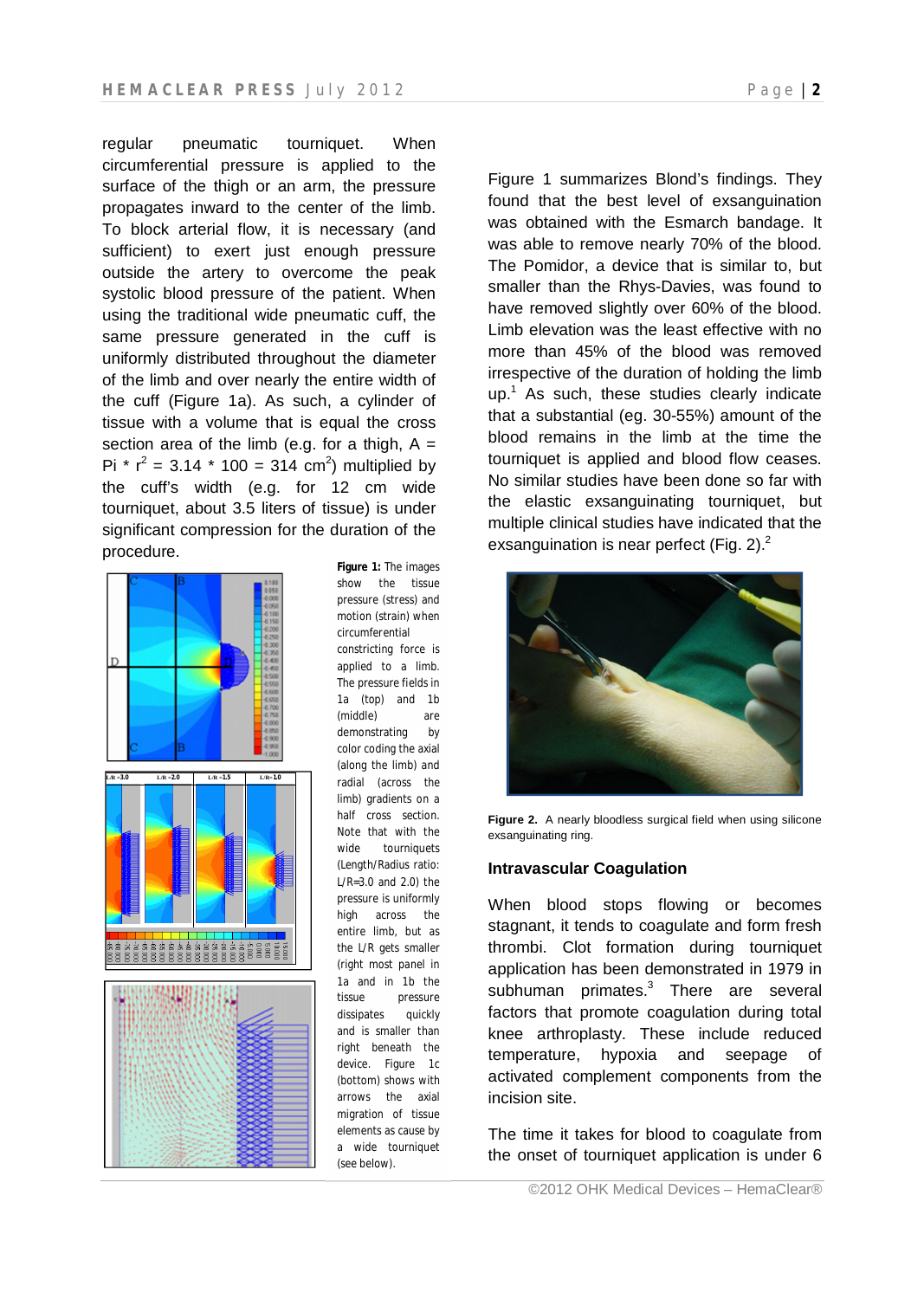minutes and is certainly less than 30 minutes $4$ . With more than a pint of blood in the vessels of a normal sized leg. Incomplete exsanguination as outlined above will leave behind 120-250 mL of blood in the leg. When this residual blood clots, there is a certain degree of separation between the plasma and the clot so that the actual clot volume is probably 50-120 mL, depending on the preoperative hematocrit.

# **The Events at Tourniquet Release**

When tourniquet pressure is reduced ("tourniquet down"), blood floods into the limb first into the arterial side and shortly thereafter blood starts flowing in the veins. The blood flow sweeps with it the fresh thrombi from the veins into the inferior vena cava and into the right atrium. Multiple studies where the right atrium was monitored with trans-esophageal Doppler have identified a shower of echogenic material in the atrium in all the patients. Several of these studies are worth mentioning more in detail. In 2002, Hirota et al.<sup>5</sup> did a quantitative analysis of the extent of the material traveling across the atrium. They found a peak density of about 20% of the atrium cross sectional area. This peak occurred approximately 30 seconds after the release of the tourniquet and gradually subsided over the next 10-15 minutes.



**Figure 3.** Time course of emboli formation in the right atrium (RA) after tourniquet release in the anterior cruciate ligament (ACL) and total knee arthroplasty (TKA) groups. \*P < 0.01 versus ACL. All data are mean ± sd.

Another important publication is a study by Berman et al. in the JBJS in 1998.<sup>6</sup> In addition to documenting the fact that all the patients had echogenic material passing through their right atrium, they specifically evaluated the nature of the material. They inserted catheters into the femoral veins in the right atria in some of the patients that participated in the study, and aspirated blood immediately after the release of the pneumatic tourniquet. All the aspirates that contained solid material consisted of soft thrombus and did not contain fat, marrow, or cement material. The ongoing existing controversy on the nature of this echogenic material before the publication of this study was ended by these results.

Another study that shed light on this phenomenon was done by Parmet at al.<sup>7</sup> in 1998, where they compared the extent of the echogenic material in patients undergoing total knee arthroplasty with and without a pneumatic tourniquet. They found a 5.3 fold increase in the amount of material at the time of the tourniquet release in the tourniquet group compared to those patients where a tourniquet was not used. As such, it is clear from this study that the presence of thrombi is directly and unequivocally related to the stagnation of the blood in the leg.

Some of the studies attempted to correlate the duration of the application of the tourniquet with the extent of the thrombi recognized by the trans-esophageal Doppler. These studies did not show any statistically significant correlation. However, it should be noted that in all the studies tourniquet time was substantially greater than typical clotting time of blood. As such, one would not expect to see a correlation if in all patients clotting had already occurred. To date, no studies have yet been published on the extent of the echogenic material at the release of newer elastic exsanguination tourniquet.

# **Hemodynamic Effect of Thrombi Migration into the Right Heart**

The clots that sweep through the right atrium continue into the right ventricle and the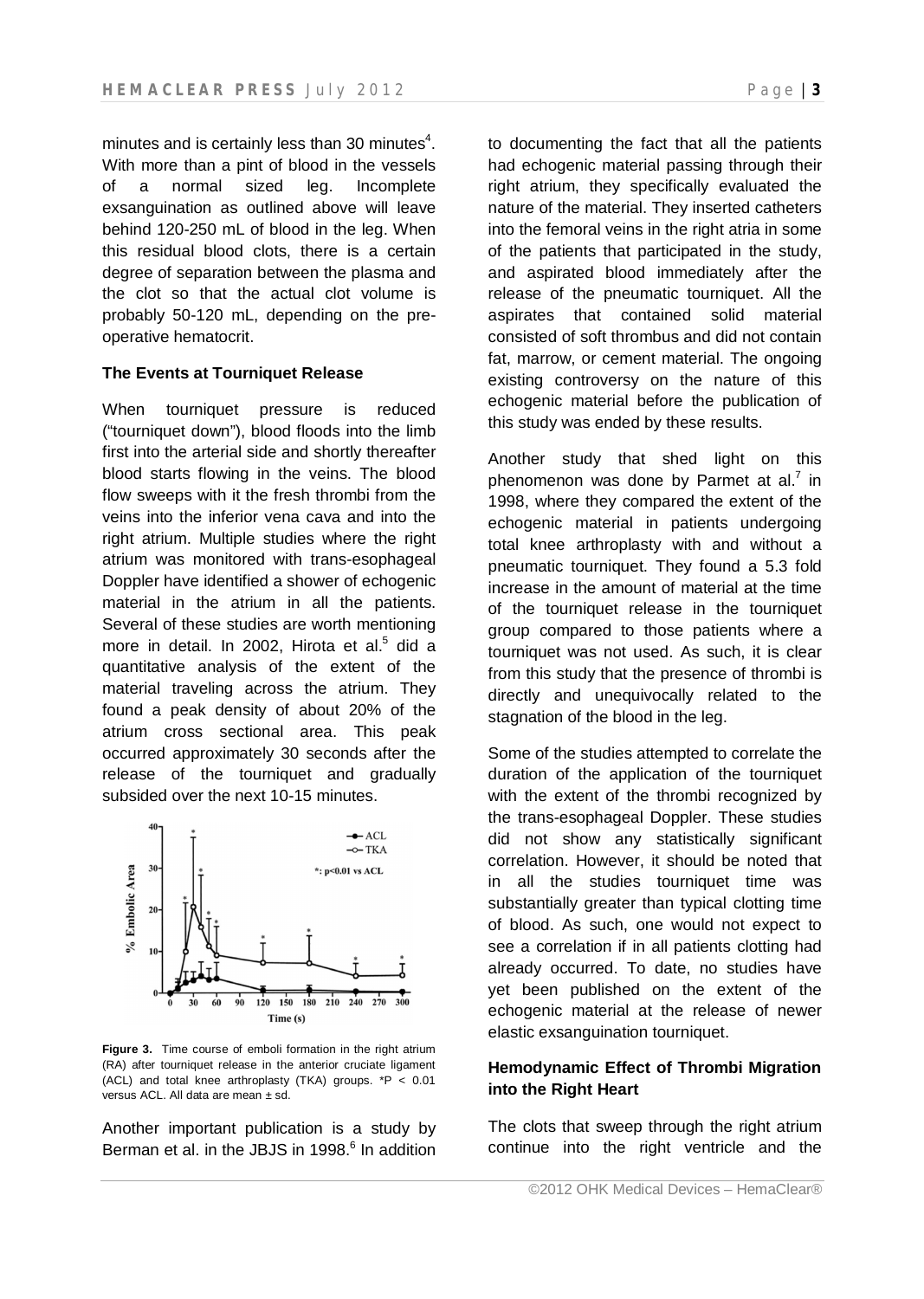pulmonary arteries, and eventually lodge in the more distal arteries and arterioles in the pulmonary circulation. There they occlude the blood flow, thereby diverting the blood into other parts of the lung. Pulmonary vascular resistance goes up and the afterload of the right ventricle increases. In most normal patients the right ventricle reacts by increasing its end systolic pressure, as well as the end diastolic pressure. However, the pulmonary blood flow may be impeded to a degree, leading to a transient reduction in the venous return into the left atrium and ventricle. It is safe to assume that the Frank-Starling mechanism will reduce the left ventricular contractility and cardiac output. The negative inotropic effect is compounded by the effect of the acidic blood coming from the legs' veins, which may also include high levels of carbon dioxide and potassium. During the period of occlusion of blood flow there is tissue hypoxia and a buildup vasodilator. These dilate the arterioles causing a decrease in vascular resistance. When tourniquet is released and perfusion is restored, blood flow is elevated leads to reactive hyperemia. The reactive hyperemia results in a washout of the acidic blood

The accumulated effect of these factors cause a sudden drop in systolic and diastolic blood pressure which is very familiar to anesthesiologists who care for patients undergoing TKA. The common practice is to infuse 560-1000 mL of fluids just prior to tourniquet release in anticipation of this pressure drop. As such, one may conclude that the effect of the pulmonary emboli at the time of the tourniquet release is not associated with the detrimental cardio pulmonary consequences of any lasting importance. However patients with preexisting conditions, such as pulmonary hypertension, COPD, congestive heart failure and related illnesses, should be given special attention to these effects.

# **Right-Left Shunt and Thrombi into the Arterial Circulation**

In about  $20\%$ <sup>8</sup> of the population, the foramen ovale is closed by a detachable flap that prevents blood from moving from the higher pressure left atrium into the right atrium. This flap can open like a one way valve when the pressure in the right atrium rises above that on the left. This happens when emboli occlude the pulmonary circulation, as described in the previous section. This circumstance causes the right to left flow of blood which is saturated with thrombi from the limb clot. Once in the left side, the thrombi readily move into the left ventricle and are pumped into the arterial system. With the carotid arteries being the first branches out from the aortic arch in a straight line orientation, it is not surprising that at least some of these clots move into the cerebral circulation. This has been documented by trans-cranial Doppler in a number of studies that showed nearly 60% prevalence of echogenic material in the Circle of Willis with a peak at 50 seconds after the pneumatic tourniquet is released. $9$  Other paths of the right-left shunt of blood and clots are through AV connections in the lungs that open up when pulmonary blood pressure rises.

# **Brain Infarcts Post Total Knee Arthroplasty**

The first publication on cerebral emboli post  $TKA^{10}$  failed to document cerebral infarcts by brain CT. However, a subsequent study by Monk et al $<sup>11</sup>$  in 2005 clearly showed by MRI</sup> before and after TKA that 5 from 22 patients had new brain infarcts. The difference between the two papers is probably explained by the fact that small brain infarcts surrounded by edematous brain tissue are more readily detected by MRI than CT scan.

# **Post TKA Cognitive Dysfunction**

The entity of reduced cognition after elective TKA is well known and well documented. The prevalence has been researched in a number of studies with observations that more than 40% of the patients have cognitive dysfunction seven days after surgery and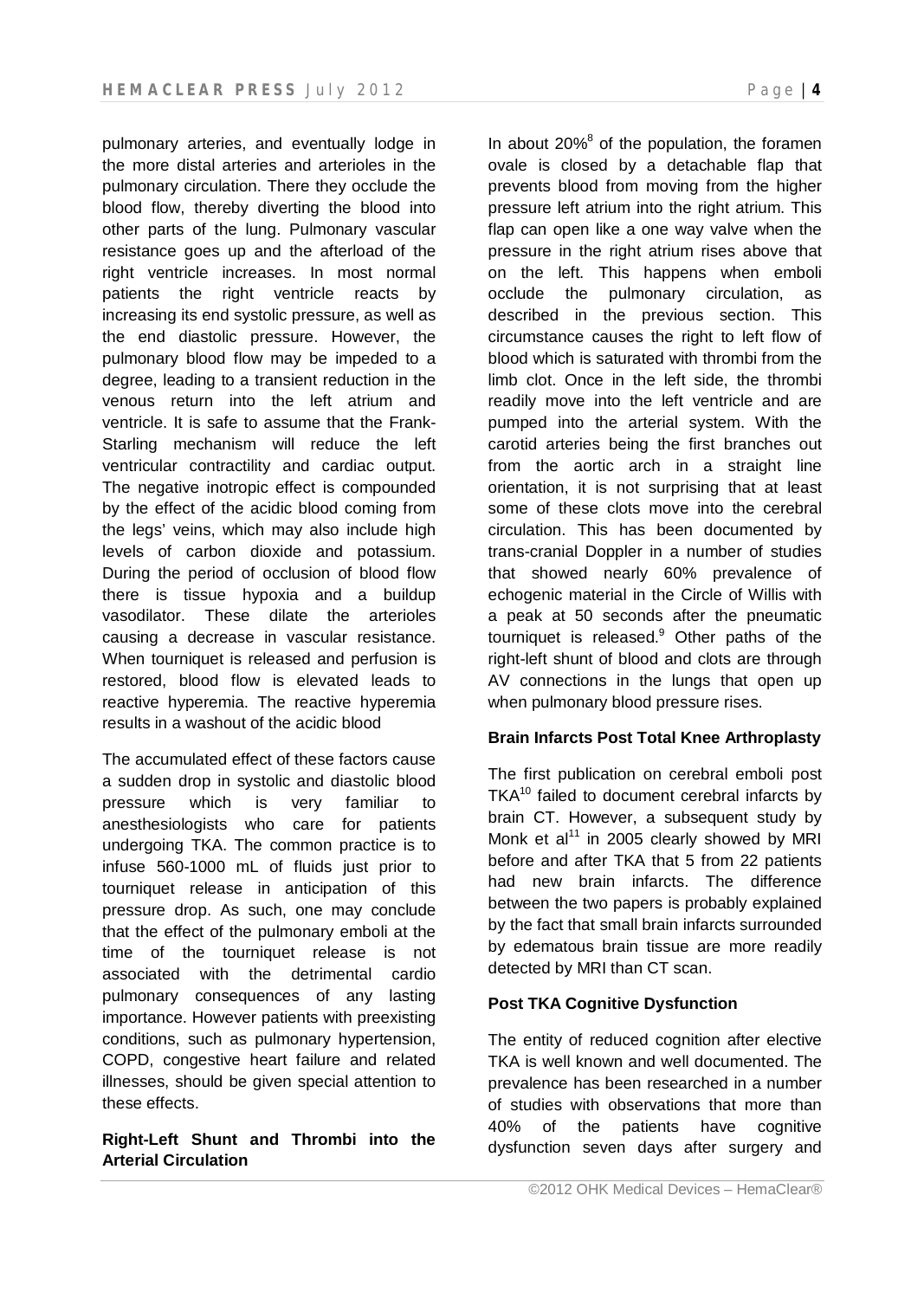more than 15% still had cognitive dysfunction 3 months after surgery. The percentages are much higher than observed in other procedures by general surgeons with similar types of anesthetics. As such, the notion that this cognitive dysfunction has to do with the performance of the anesthesiologist is not supported by the evidence. On the contrary, it is quite plausible and at least indirectly documented that these cognitive changes are the result of cerebral emboli infarction.

### **Summary**

A flow diagram below summarizes the events leading from incomplete limb exsanguination to cognitive dysfunction during TKA.

### **Conclusions**

Prevention of blood stagnation in the exsanguinated limb seems to be the critical element in this chain of events described above. This can be done by avoiding the use of the tourniquet all together or by using a technology that exsanguinates the blood better than with the current methods (Esmarch, limb elevation, Rhys-Davis). HemaClear® is one such device that exsanguinates the entire blood from the limb (except the blood within the bone marrow).



**Figure 4.** Cascade of events that link post TKA CD with incomplete leg exsanguination. See text for details.

 1 *Ibid.*

 $2$  Boiko M, Roffman M. Evaluation of a novel tourniquet device for bloodless surgery of the hand. .J Hand Surg [Br]. 2004;29B:185–187.

Miller SH, et al. Intravascular coagulation and fibrinolysis within primate extremities during tourniquet ischemia. Ann Surg. 1979;190:227-230.

<sup>4</sup> Kohro M, et al. Surgical/tourniquet pain accelerates blood coagulability but not fibrinolysis. Br. J. Anesth. 1998; 80: 460-463.

<sup>&</sup>lt;sup>5</sup> Hirota K, et al. Quantification and comparison of pulmonary emboli formation after pneumatic tourniquet release in patients undergoing reconstruction of anterior cruciate ligament and total knee arthroscopy. Anesth Analg. 2002; 94(6):1633-38. 6 Berman AT, et al. Emboli observed with use of transesophageal echocardiography immediately after tourniquet release during total knee arthroplasty with cement. J Bone Joint Surg Am. 1998 Mar;80(3):389-96.  $<sup>7</sup>$  Parmet JL, et al. The incidence of large venous emboli</sup> during total knee arthroplasty without pneumatic tourniquet use. Anesth Analg. 1998 Aug;87(2):439-44.